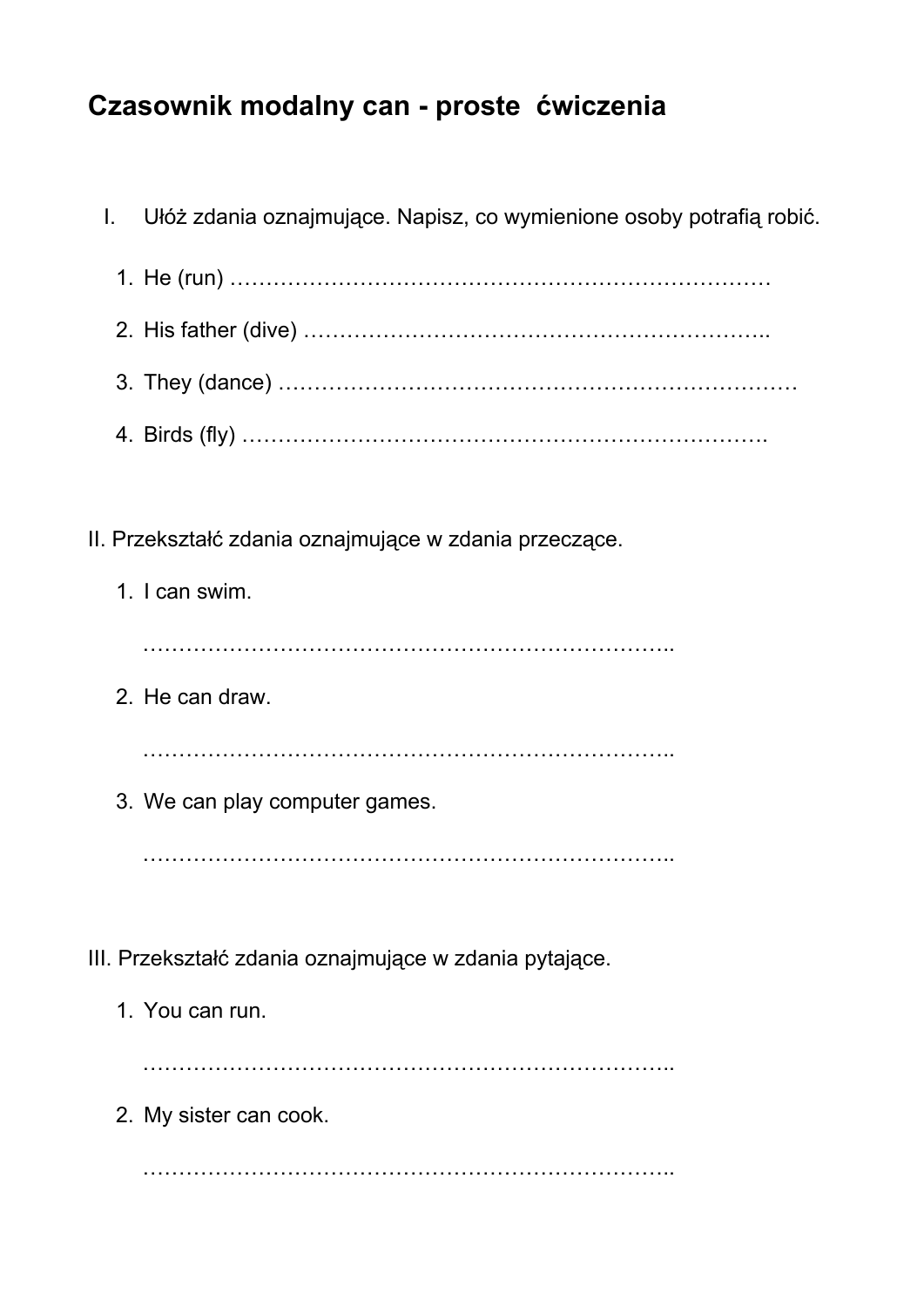3. Oscar and Tom can climb the trees.

………………………………………………………………..

IV. Popatrz na tabelkę i napisz, co potrafią, a czego nie potrafią robić dzieci.

|              | swim | play football |
|--------------|------|---------------|
| Tom          |      |               |
| Oscar        |      |               |
| <b>Betty</b> |      |               |

- 1. Tom can swim. He can play football.
- 2. Oscar ………………………………………………………………….
- 3. Betty ……………………………………………………………………

V. Zadaj pytania według wzoru.

*Can you swim? - Czy umiesz pływać?*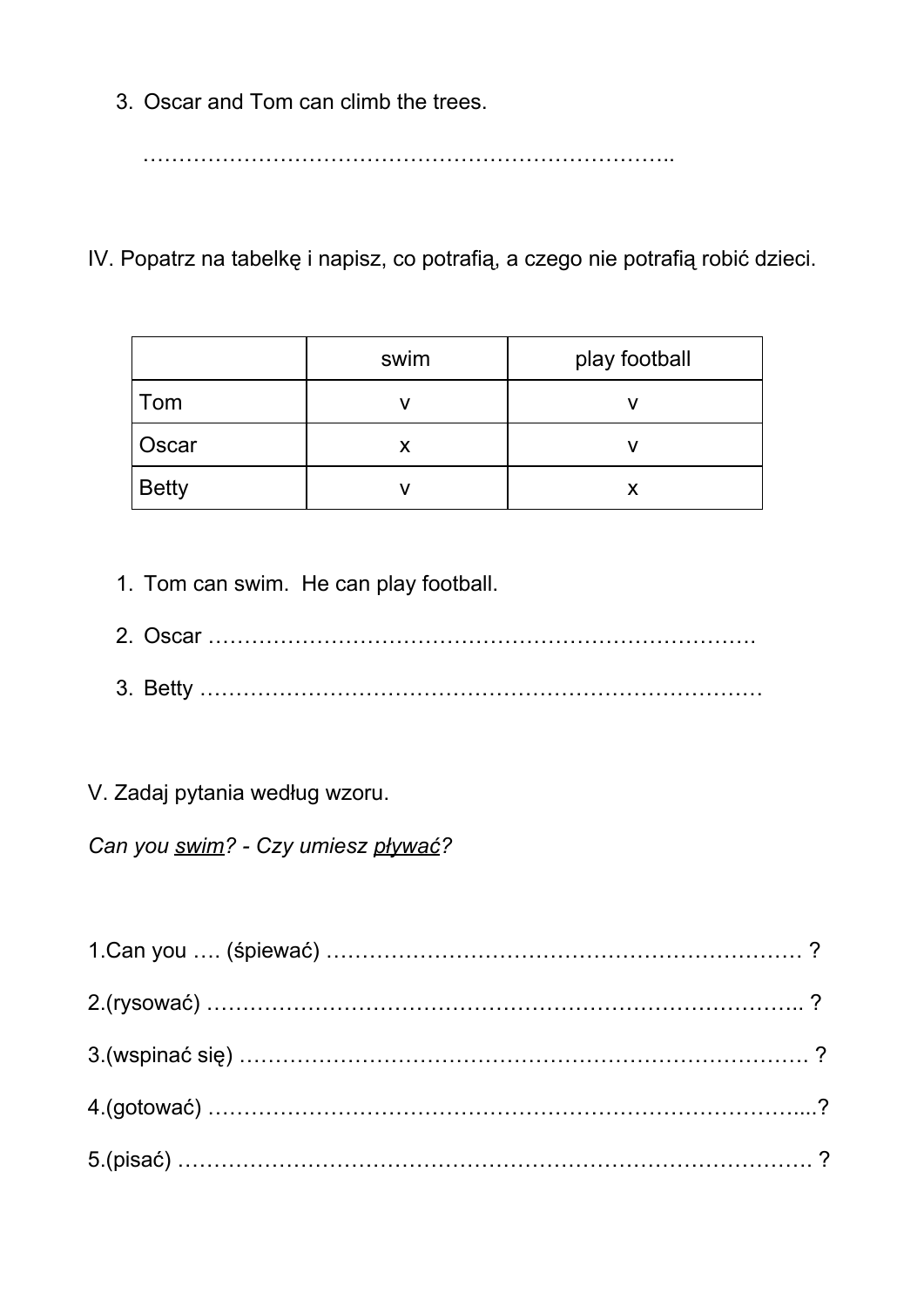VI. Z rozsypanych wyrazów ułóż zdania oznajmujące, pytające i przeczące. 1. can / play football / my friend ………………………………………………………………………………………… 2. sing / Tom and Ola / can ………………………………………………………………………………………… 3. your mum / can / cook / ? ………………………………………………………………………………………… 4.run / my / fast / can / dog ………………………………………………………………………………………… 5. can't / his / brother / swim ………………………………………………………………………………………… 6. can / Ola /draw / ? ………………………………………………………………………………………… 7. cousin / the trees / my / can / climb ………………………………………………………………………………………… 8. you / can / jump / ? ………………………………………………………………………………………… 9. read / Natasza / can ………………………………………………………………………………………… 10. friends / can't / our / the piano /play …………………………………………………………………………………………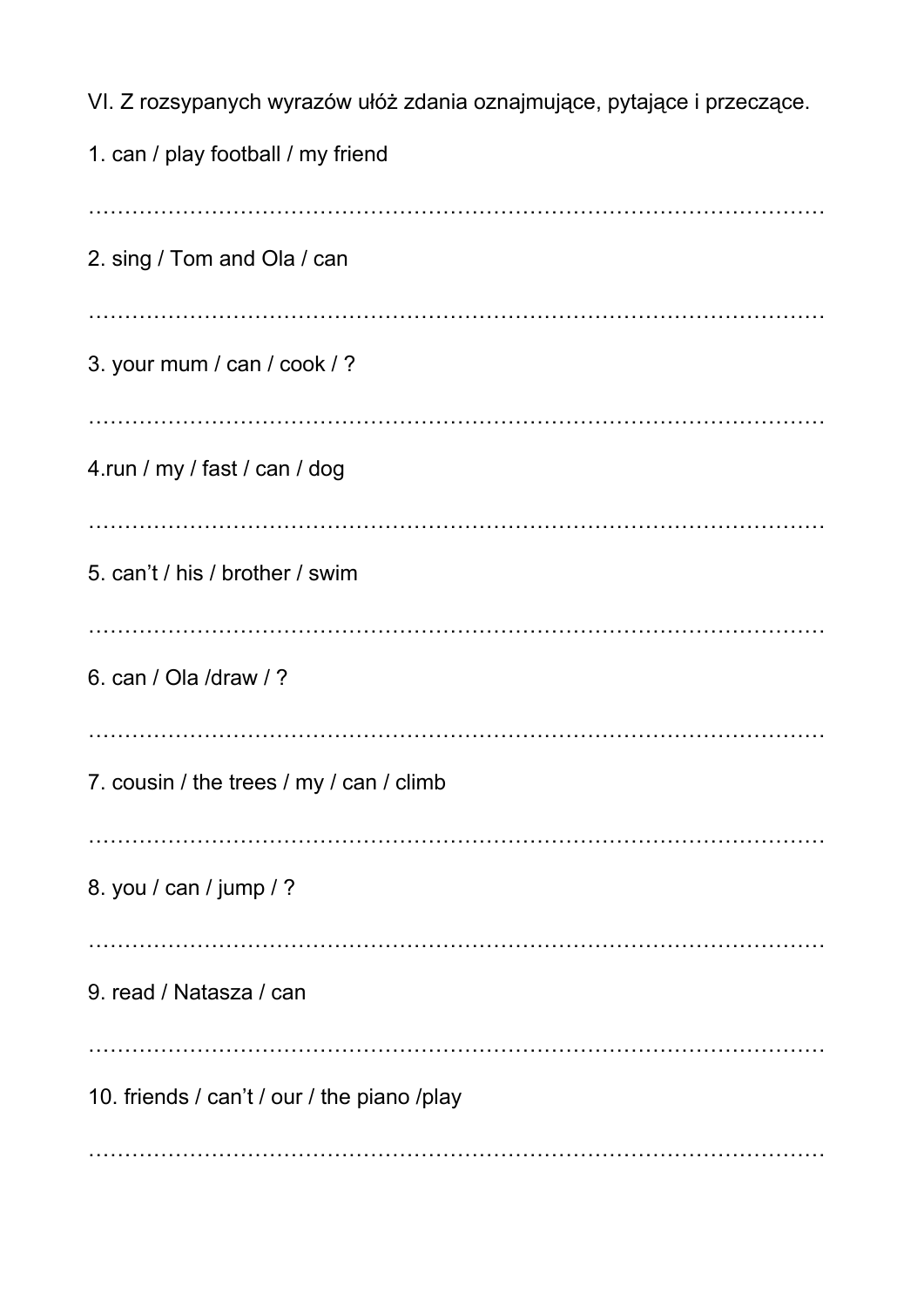- VI. Udziel krótkich odpowiedzi twierdzących i przeczących na pytania:
	- 1. Can he draw?

……………………….. ……………………….. 2. Can your mother cook? ……………………….. ……………………………… 3. Can elephants run? ……………………………… ……………………………… 4. Can your dog swim? ………………………..

………………………..

Więcej zadań do wydruku i ćwiczeń interaktywnych znajdziesz na stronie: **angielek.pl**